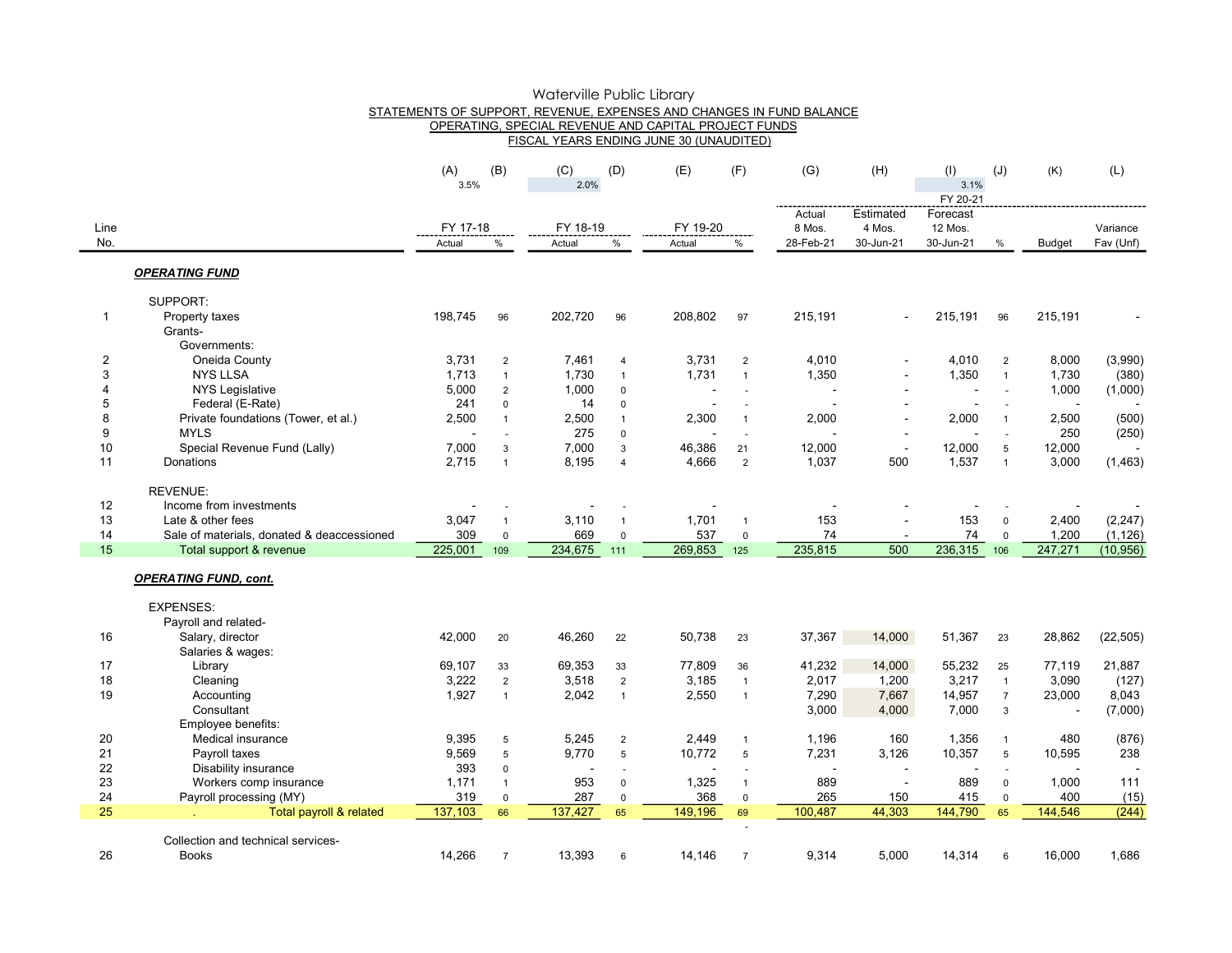| 27 | Periodicals                           | 2,614  | $\mathbf{1}$   | 2,784  | $\overline{1}$  | 3,198  | $\mathbf{1}$   | 548            | 1,500                    | 2,048  | $\mathbf{1}$    | 2,400  | 352      |
|----|---------------------------------------|--------|----------------|--------|-----------------|--------|----------------|----------------|--------------------------|--------|-----------------|--------|----------|
| 28 | Audio-video                           | 3.778  | $\overline{2}$ | 3,026  | $\mathbf{1}$    | 2,388  | $\mathbf{1}$   | 773            | 1,500                    | 2,273  | $\mathbf{1}$    | 4,200  | 1,927    |
| 29 | Electronic materials                  | 1,946  | $\mathbf{1}$   | 2,165  | $\mathbf{1}$    | 1,883  | $\mathbf{1}$   | 1,697          |                          | 1,697  | $\mathbf{1}$    | 3,000  | 1,303    |
| 30 |                                       | 434    |                | 348    |                 | 240    | $\mathbf 0$    | 25             | 100                      | 125    |                 | 500    | 375      |
|    | Shelf preparation (MY)                |        | $\mathsf 0$    |        | $\pmb{0}$       |        |                |                |                          |        | $\mathsf 0$     |        |          |
| 31 | Supplies, library                     | 1,728  | $\mathbf{1}$   | 3,273  | $\sqrt{2}$      | 1,515  | $\mathbf{1}$   | 1,457          | 850                      | 2,307  | $\mathbf{1}$    | 2,400  | 93       |
| 32 | Total collection & technical s        | 24,766 | 12             | 24,988 | 12              | 23,369 | 11             | 13,814         | 8,950                    | 22,764 | 10 <sup>°</sup> | 28,500 | 5,736    |
|    |                                       |        |                |        |                 |        |                |                |                          |        |                 |        |          |
|    | Programs-                             |        |                |        |                 |        |                |                |                          |        |                 |        |          |
| 33 | Supplies & equipment                  | 4,342  | $\overline{2}$ | 3,499  | $\overline{2}$  | 2,679  | $\overline{1}$ | 2,532          | 1,600                    | 4,132  | $\overline{2}$  | 4,200  | 68       |
|    |                                       |        |                |        |                 |        |                |                |                          |        |                 |        |          |
| 34 | Advertising                           | 144    | $\mathsf 0$    | 254    | $\pmb{0}$       | 90     | $\pmb{0}$      | J.             | 250                      | 250    | $\pmb{0}$       | 250    |          |
| 35 | Fees & licenses                       | 3,743  | $\overline{2}$ | 2,983  | $\mathbf{1}$    | 2,660  | $\mathbf{1}$   | 805            | 1,500                    | 2,305  | $\mathbf{1}$    | 4,000  | 1,695    |
| 36 | <b>Total programs</b>                 | 8,229  | $\overline{4}$ | 6,736  | 3               | 5,429  | $\overline{3}$ | 3,337          | 3,350                    | 6,687  | $\overline{3}$  | 8,450  | 1,763    |
|    |                                       |        |                |        |                 |        |                |                |                          |        |                 |        |          |
|    | Information Technology-               |        |                |        |                 |        |                |                |                          |        |                 |        |          |
| 37 | Maintenance, network & equipment (MY) |        |                |        |                 |        |                |                |                          |        |                 |        |          |
|    |                                       |        |                |        |                 |        |                |                |                          |        |                 |        |          |
| 38 | Network access (MY)                   |        |                |        |                 |        |                |                |                          |        |                 |        |          |
| 39 | Support (MY)                          | 5,637  |                | 5,448  |                 | 5,373  | $\overline{2}$ | 5,581          | $\sim$                   | 5,581  | $\overline{2}$  | 5,800  | 219      |
| 40 | Software                              | 1,159  | $\mathbf{1}$   | 1,284  | $\mathbf{1}$    | 857    | $\mathsf 0$    | 998            | 200                      | 1,198  | $\mathbf{1}$    | 600    | (598)    |
| 41 | Telecom                               | 2,847  | $\mathbf{1}$   | 3,094  | $\mathbf{1}$    | 2,085  | $\mathbf{1}$   | 1,299          | 650                      | 1,949  | $\mathbf{1}$    | 1,800  | (149)    |
|    |                                       |        |                |        |                 |        |                |                |                          |        |                 |        |          |
| 42 | Total information technology          | 9,643  | 5 <sup>5</sup> | 9,826  | $5\overline{5}$ | 8,315  | $\overline{4}$ | 7,878          | 850                      | 8,728  | $\overline{4}$  | 8,200  | (528)    |
|    | <b>OPERATING FUND, cont.</b>          |        |                |        |                 |        |                |                |                          |        |                 |        |          |
|    |                                       |        |                |        |                 |        |                |                |                          |        |                 |        |          |
|    | Facilities Operation & Maintenance-   |        |                |        |                 |        |                |                |                          |        |                 |        |          |
|    | Repairs and maintenance:              |        |                |        |                 |        |                |                |                          |        |                 |        |          |
| 43 |                                       | 1.170  |                |        |                 | 150    |                | 169            | 2.000                    |        |                 |        |          |
|    | <b>Building</b>                       |        | $\mathbf{1}$   | 3,514  | $\overline{2}$  |        | $\mathbf 0$    |                |                          | 2,169  | $\mathbf{1}$    | 4,000  | 1,831    |
| 44 | Parking lot-walks                     |        |                |        | $\sim$          | 1,485  | $\mathbf{1}$   |                |                          |        |                 |        |          |
| 45 | Landscape                             | 5,921  | 3              | 10,238 | 5               | 11,342 | 5              | 5,979          | 2,200                    | 8,179  | $\overline{4}$  | 8,500  | 321      |
| 46 | <b>HVAC</b> system                    | 2,522  | $\mathbf{1}$   | 3,059  | $\mathbf{1}$    | 574    | $\mathsf 0$    | 1,279          | $\overline{a}$           | 1,279  | $\mathbf{1}$    | 1,200  | (79)     |
| 47 |                                       |        |                |        |                 |        |                |                |                          |        |                 |        |          |
|    | Alarm system                          |        |                |        |                 |        |                | 9,368          | 250                      | 9,618  | $\overline{4}$  |        | (9,618)  |
| 48 | Furniture & equipment                 | 1,122  | $\mathbf{1}$   | 782    | $\mathbf 0$     | 669    | $\Omega$       | 329            | 100                      | 429    | $\Omega$        | 600    | 171      |
| 49 | Supplies, building maintenance        | 446    | $\mathsf 0$    | 542    | $\pmb{0}$       | 695    | $\mathbf 0$    | 293            | 400                      | 693    | $\pmb{0}$       | 1,000  | 307      |
| 50 | Inspection fees                       | 575    | $\mathsf 0$    | 870    | $\mathbf 0$     | 810    | $\mathsf 0$    | 850            |                          | 850    | $\mathbf 0$     | 900    | 50       |
|    |                                       |        |                |        |                 |        |                |                |                          |        |                 |        |          |
|    | Utilities:                            |        |                |        |                 |        |                |                |                          |        |                 |        |          |
| 51 | Gas                                   | 2,500  | $\mathbf{1}$   | 3,424  | $\overline{2}$  | 2,503  | $\mathbf{1}$   | 1,867          | 1,200                    | 3,067  | $\mathbf{1}$    | 4,000  | 933      |
| 52 | Electricity                           | 3,222  | $\overline{2}$ | 2,604  | $\mathbf{1}$    | 2,372  | $\mathbf{1}$   | 1,512          | 1,200                    | 2,712  | $\mathbf{1}$    | 3,600  | 888      |
| 53 | Trash removal                         | 175    | $\mathsf 0$    | 175    | $\pmb{0}$       | 175    | $\mathbf 0$    | 131            | 88                       | 219    | $\pmb{0}$       | 300    | 81       |
| 54 |                                       | 591    |                | 597    |                 | 590    | $\mathbf 0$    |                | 295                      | 738    |                 | 720    |          |
|    | Water & sewer                         |        | $\mathsf 0$    |        | $\pmb{0}$       |        |                | 443            |                          |        | $\pmb{0}$       |        | (18)     |
| 55 | 212 White Street                      |        |                |        |                 | 511    | $\Omega$       | 1,085          | 700                      | 1,785  | $\mathbf{1}$    |        | (1,785)  |
|    | Other supplies & services:            |        |                |        |                 |        |                |                |                          |        |                 |        |          |
| 56 | Alarm service                         |        |                |        |                 | 650    | $\Omega$       | 550            | $\overline{\phantom{a}}$ | 550    | $\mathbf 0$     | 600    | 50       |
| 57 | Snow removal                          | 3,977  |                | 2,393  | $\overline{1}$  | 2,565  | $\mathbf{1}$   | 2,025          | 800                      | 2,825  | $\mathbf{1}$    | 5,000  | 2,175    |
|    |                                       |        | $\sqrt{2}$     |        |                 |        |                |                |                          |        |                 |        |          |
| 58 | Supplies, janitorial                  | 463    | $\mathsf 0$    | 1,057  | $\mathsf 0$     | 783    | $\mathsf 0$    | 428            | 240                      | 668    | $\mathsf 0$     | 1,000  | 332      |
| 59 | <b>Total facilities O&amp;M</b>       | 22,684 | 11             | 29,255 | 14              | 25,876 | 12             | 26,308         | 9,473                    | 35,781 | 16 <sup>°</sup> | 31,420 | (4, 361) |
|    |                                       |        |                |        |                 |        |                |                |                          |        |                 |        |          |
|    | Administrative-                       |        |                |        |                 |        |                |                |                          |        |                 |        |          |
| 60 | Equipment, office                     |        |                |        |                 |        |                |                | 200                      | 200    | $\mathsf 0$     | 200    |          |
| 61 | Staff development                     | 340    | $\mathbf 0$    |        |                 | 267    | $\mathbf 0$    | 10             | 500                      | 510    | $\mathbf 0$     | 600    | 90       |
|    |                                       |        |                |        |                 |        |                |                |                          |        |                 |        |          |
| 62 | Board                                 |        |                | 123    | $\pmb{0}$       |        |                | $\overline{a}$ | $\mathbf{r}$             |        |                 | 100    | 100      |
| 63 | Postage                               | 161    | $\mathbf 0$    | 219    | $\mathbf 0$     | 194    | $\Omega$       | 275            | 125                      | 400    | $\mathbf 0$     | 300    | (100)    |
| 64 | Travel                                | 287    | $\mathbf 0$    | 221    | $\pmb{0}$       | 46     | $\mathbf 0$    | J.             | 50                       | 50     | $\mathsf 0$     | 500    | 450      |
| 65 | <b>Business meals</b>                 | 167    |                | 50     | $\mathbf 0$     |        |                | $\blacksquare$ |                          |        |                 | 100    | 100      |
|    |                                       |        | $\mathbf 0$    |        |                 |        |                |                |                          |        |                 |        |          |
| 66 | <b>Dues</b>                           | 360    | $\Omega$       | 100    | $\mathbf 0$     | 120    | $\Omega$       | 100            |                          | 100    | $\mathbf 0$     | 100    |          |
| 67 | Insurance                             | 2.663  | $\mathbf{1}$   | 3,049  | $\overline{1}$  | 3,367  | $\overline{2}$ | 3,806          | $\overline{a}$           | 3,806  | $\overline{2}$  | 3,600  | (206)    |
|    |                                       |        |                |        |                 |        |                |                |                          |        |                 |        |          |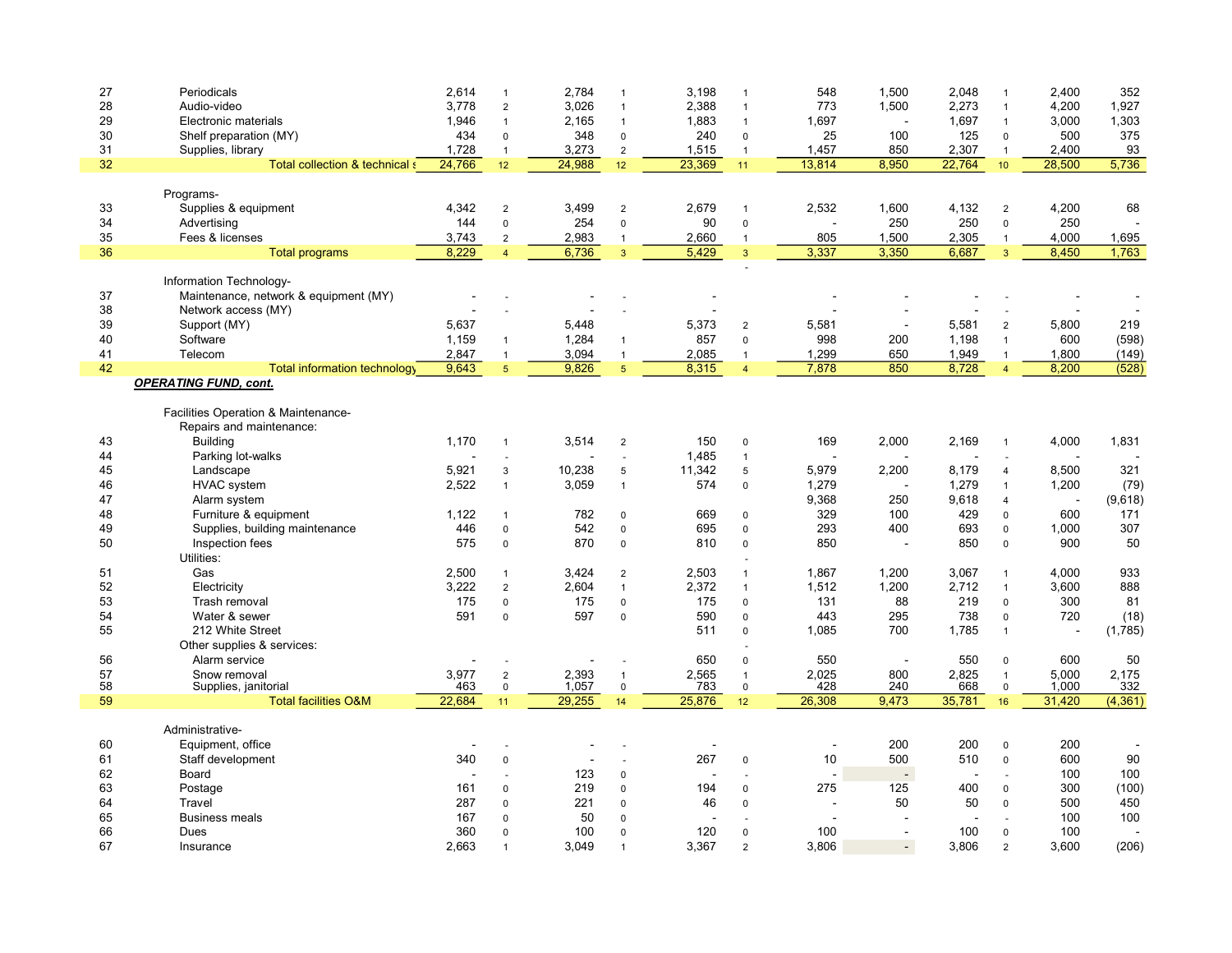| 68 | <b>Banking fees</b>                           |          |                |          |               |           |                |                  |           |           |                |         |           |
|----|-----------------------------------------------|----------|----------------|----------|---------------|-----------|----------------|------------------|-----------|-----------|----------------|---------|-----------|
| 69 | <b>Total administrative</b>                   | 3,978    | $\overline{2}$ | 3,762    | $\mathcal{D}$ | 3,994     | $\mathcal{P}$  | 4,191            | 875       | 5,066     | $\overline{2}$ | 5,500   | 434       |
|    |                                               |          |                |          |               |           |                |                  |           |           |                |         |           |
| 70 | <b>TOTAL OPERATING EXPENDITURES</b>           | 206,403  | 100            | 211,993  | 100           | 216,179   |                | 156,016          | 67,801    | 223,817   | 100            | 226,616 | 2,799     |
|    |                                               |          |                |          |               |           |                |                  |           |           |                |         |           |
| 71 | <b>NET BEFORE CAPITAL EXPENDITURES (Memo)</b> | 18,598   | 9              | 22,682   | 11            | 53,675    |                | 79,799           | (67, 301) | 12,498    | $6\phantom{1}$ | 20,655  | (8, 157)  |
|    |                                               |          |                |          |               |           |                |                  |           |           |                |         |           |
|    | Capital Expenditures-                         |          |                |          |               |           |                |                  |           |           |                |         |           |
| 72 | Reserves                                      | 6,000    |                | 15,786   |               | 3,165     | $\mathbf{1}$   |                  | 10,000    | 10,000    |                | 17,500  | 7,500     |
| 73 | Furniture, fixtures & equipment               | (36)     |                | 2,246    |               |           | ÷.             | 760              |           | 760       |                | 1,000   | 240       |
| 74 | Land & building improvements                  | 306      |                | 1,605    |               | 41,248    | 19             | 1,046            |           | 1,046     |                |         | (1,046)   |
| 75 | Electronic equipment                          | 2,476    |                | 1,244    |               | 4,632     | $\overline{2}$ | 1,536            |           | 1,536     |                | 2,000   | 464       |
| 76 | <b>Total capital expenditures</b>             | 8,746    |                | 20,881   |               | 49,045    | 23             | 3,342            | 10,000    | 13,342    |                | 20,500  | 7,158     |
| 77 | <b>TOTAL EXPENDITURES</b>                     | 215,149  |                | 232,874  |               | 265,224   | 123            | 159,358          | 77,801    | 237,159   |                | 247,116 | 9,957     |
|    |                                               |          |                |          |               |           |                |                  |           |           |                |         |           |
| 78 | <b>NET</b>                                    | 9,852    |                | 1,801    |               | 4,630     | $\overline{2}$ | 76,457           | (77, 301) | (844)     |                | 155     | (999)     |
|    |                                               |          |                |          |               |           |                |                  |           |           |                |         |           |
|    |                                               |          |                |          |               |           |                |                  |           |           |                |         |           |
|    | FUND BALANCE:                                 |          |                |          |               |           |                |                  |           |           |                |         |           |
| 79 | Beginning                                     | 71,039   |                | 80,891   |               | 82,691    | 38             | 87,321           | 163,778   | 87,321    |                | 87,321  |           |
| 80 | Ending                                        | 80,891   | 38             | 82,691   | 36            | 87,321    | 40             | 163,778          | 86,477    | 86,477    | 36             | 87,476  | (999)     |
|    |                                               |          |                |          |               |           |                |                  |           |           |                |         |           |
|    | <b>SPECIAL REVENUE FUND</b>                   |          |                |          |               |           |                |                  |           |           |                |         |           |
|    |                                               |          |                |          |               |           |                |                  |           |           |                |         |           |
|    | <b>REVENUE:</b>                               |          |                |          |               |           |                |                  |           |           |                |         |           |
| 81 | Income from investments                       | 1,793    |                | 3,524    |               | 3,507     | $\overline{2}$ | 996              | 500       | 1,496     |                | 2,400   | (904)     |
| 82 |                                               | 1,793    |                | 3,524    |               | 3,507     | $\overline{2}$ | 996              | 500       | 1,496     |                | 2,400   | (904)     |
|    |                                               |          |                |          |               |           |                |                  |           |           |                |         |           |
|    | <b>EXPENSES:</b>                              |          |                |          |               |           |                |                  |           |           |                |         |           |
| 83 | Grant to Capital Projects Fund                |          |                | - 1      |               |           |                |                  |           |           |                |         |           |
| 84 | <b>Grant to Operating Fund</b>                | 7,000    |                | 7,000    |               | 46,386    | 21             | 12,000           | $\sim$    | 12,000    |                | 12,000  |           |
| 85 |                                               | 7,000    |                | 7,000    |               | 46,386    | 21             | 12,000           | $\sim$    | 12,000    |                | 12,000  | $\sim$    |
|    |                                               |          |                |          |               |           |                |                  |           |           |                |         |           |
| 86 | <b>NET</b>                                    | (5, 207) |                | (3, 476) |               | (42, 880) | (20)           | (11,004)         | 500       | (10, 504) |                | (9,600) | (904)     |
|    |                                               |          |                |          |               |           |                |                  |           |           |                |         |           |
|    | <b>FUND BALANCE:</b>                          |          |                |          |               |           |                |                  |           |           |                |         |           |
| 87 | Beginning                                     | 225,570  |                | 220,363  |               | 216,888   | 100            | 174,008          | 163,004   | 174,008   |                | 174,008 |           |
| 88 | Ending                                        | 220,363  |                | 216,888  |               | 174,008   | 80             | 163,004          | 163,504   | 163,504   |                | 164,408 | (904)     |
|    |                                               |          |                |          |               |           |                |                  |           |           |                |         |           |
|    | <b>CAPITAL PROJECTS FUND</b>                  |          |                |          |               |           |                |                  |           |           |                |         |           |
|    | <b>REVENUE:</b>                               |          |                |          |               |           |                |                  |           |           |                |         |           |
|    | Grants-                                       |          |                |          |               |           |                |                  |           |           |                |         |           |
| 89 | SRF, Lally                                    |          |                |          |               |           |                |                  |           |           |                |         |           |
| 90 | NYSL Public Library Construction Fund         |          |                | 8,894    |               | 21,829    | 10             |                  |           |           |                | 45,000  | (45,000)  |
| 91 | <b>NYSEG</b>                                  | 2,378    |                |          |               |           |                |                  |           |           |                |         |           |
| 92 | General Fund transfers                        | 6,000    |                | 17,391   |               | 3,165     | $\mathbf{1}$   | ä,               | 10,000    | 10,000    |                | 17,500  | (7,500)   |
| 93 | <b>Barton Trust</b>                           |          |                |          |               | 35,000    | 16             | $\blacksquare$   |           |           |                | 10,000  | (10,000)  |
| 94 | Support                                       | 8,378    |                | 26,285   |               | 59,994    | 28             | $\sim$           | 10,000    | 10,000    |                | 72,500  | (62, 500) |
| 95 | Income from investments                       | 109      |                | 212      |               | 299       | $\mathsf 0$    | 215              | 150       | 365       |                |         | 365       |
| 96 | <b>Total revenue</b>                          | 8.487    |                | 26,497   |               | 60,293    | 28             | $\overline{215}$ | 10,150    | 10,365    |                | 72,500  | (62, 135) |
|    |                                               |          |                |          |               |           |                |                  |           |           |                |         |           |